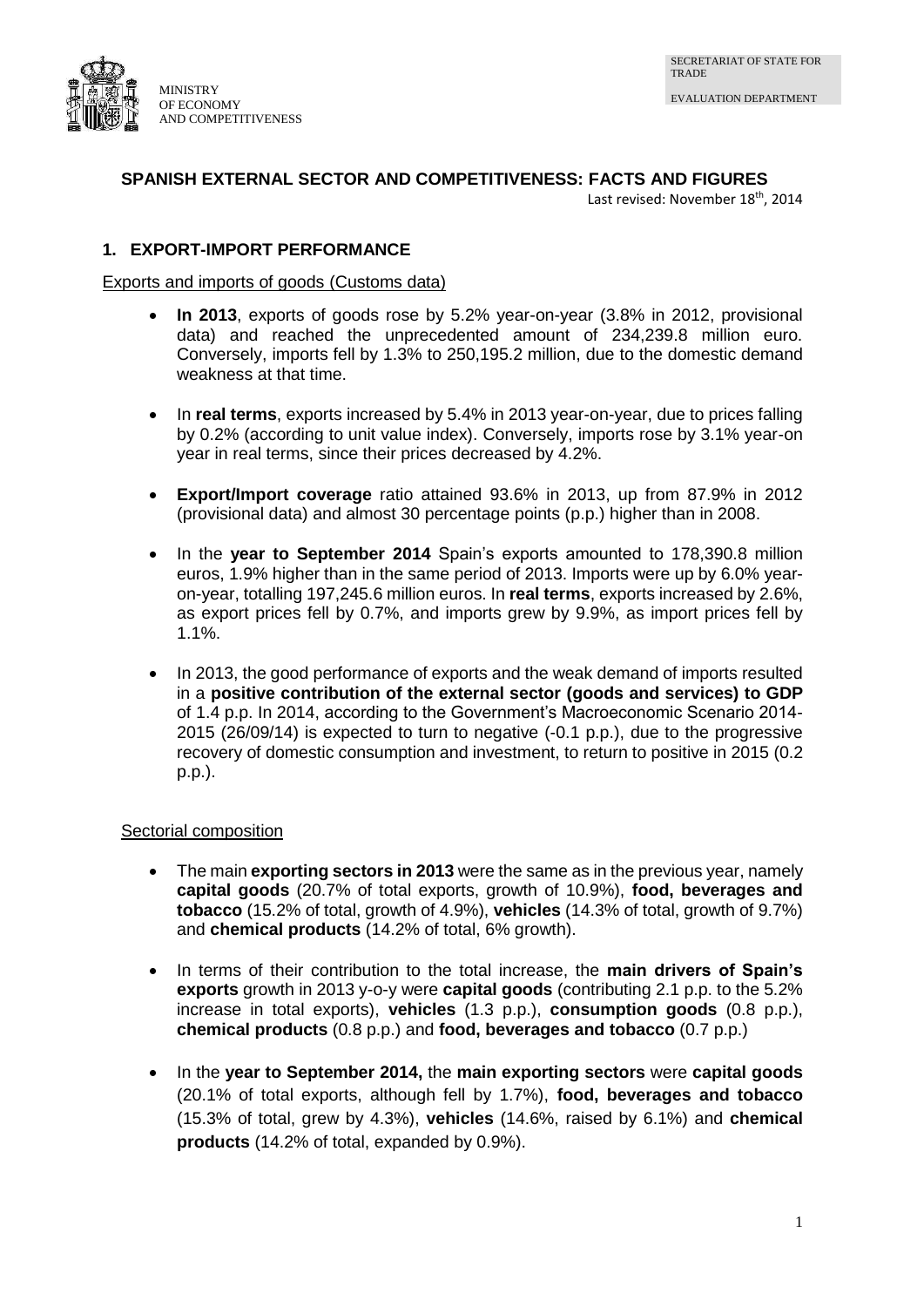

- It is worth noting that the Spanish pattern of exports is increasingly specialized in **medium and high-technology** goods. They represented 53% of exports in 2013, more than in 2012 (51.5%). It is particularly remarkable that **high technology goods** (pharmaceuticals, electronics, optical goods and aircraft and aerospace) have grown by 10.2% in 2013, increasing their share from 9.7% of the total of manufactured goods to **10.1% of the total**
- Regarding **imports**, the main sector in 2013 was by far **energy products** (22.8% of total, although, falling by 7.7% year-on-year), due to Spain's external dependence. **Capital goods** accounted for 17.2% of total imports, growing in 2013 by 1.6%, while **chemical products** represented 15.3% of total (0.5% increase) and **food, beverages and tobacco** 11% of total (1.2% decrease in 2013)
- In the **year to September 2014,** the main imports were again **energy products** (21.7% of total, despite a 2.6% decrease year-on-year), **capital goods** (17.3% of total, growing by 9.6%) and **chemical products** (15.1% of total, 4.9% rise)
- Although we still have a lower degree of diversification than our main European trade partners (Germany, France or Italy), Spain has changed its export mix to a higher degree of sectorial diversification from 2008 to 2013

## Geographic analysis

- The **ongoing geographic diversification** of the Spanish exports is one of the main reasons behind the increase of sales abroad. In 2013 our **exports to non-EU** countries grew by 6.1%, keeping the **upward trend** of the last few years. Exports to Africa went up by 8.4% (particularly to Algeria by 11.4% and South Africa by 33.4%), to Latin America by 8.6% (especially to Argentina, 36.3% and to Brazil, 28.9%) and to Asia by 10.3%, (out of which 4.7% increase to China, 12.9% to Thailand and 10.7% to Taiwan)
- As a result, exports to non-EU countries have **increased their share** in Spanish exports from 28% of the total in 2005 to 38% in 2013



Source: Secretary of State for Trade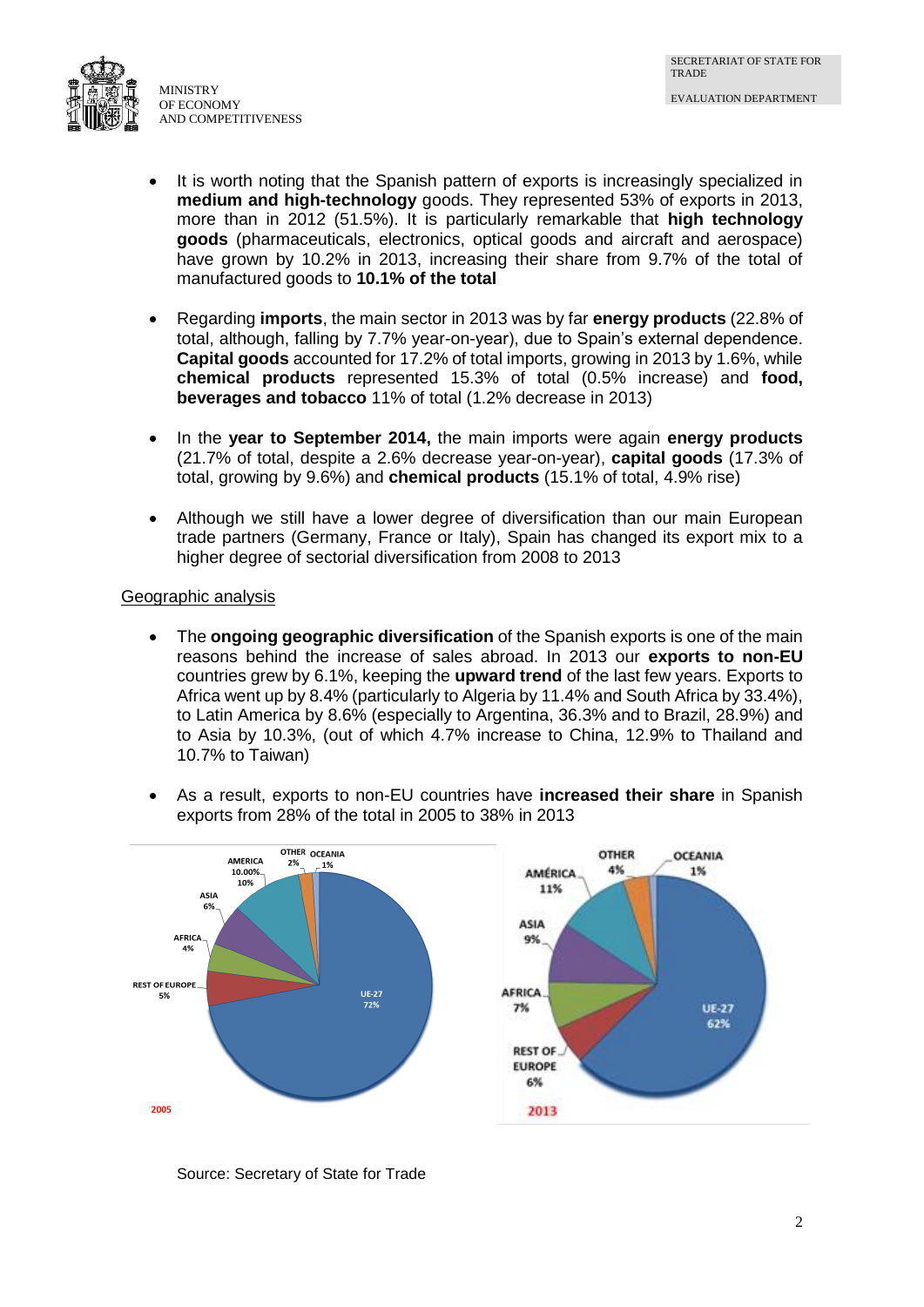

MINISTRY OF ECONOMY AND COMPETITIVENESS

- However, thanks to the nascent **recovery in the EU**, Spanish sales to this region increased by 4.7% in 2013, to the euro area by 4.1% and to the rest of the EU countries by 6.8%.
- In the **year to September 2014,** exports to the European Union accounted for 63.7% of total exports, up from 62.2% in the same period of 2013. This weight rise was due to the increasing weight of the euro area to 49.9% (48.6% in the same period of 2013) as well as that of the rest of the European Union to 13.8% (13.5% in the same period of 2013). Exports to the European Union and the euro area grew by 4.3% and 4.5% year-on-year respectively. Exports to the rest of the world accounted for 36.3% of total exports (37.8% in the same period of 2013), decreasing by 2.1% year-on-year.

## Sectorial and geographic analysis of exports of services (Balance of Payments, 5<sup>th</sup> MBP)

 The upward trend in the Spanish exports of services in recent years is not only due to an **increase in tourism** (41.6% of total of services in 2013, growing by 3.9% yearon-year), but also to **other types of services** (58.4% of total of services in 2013, growing by 1.8%), among which services to firms (25.1% of total services in 2013, 1.5% growth), transport (16.1% of total, 2.2% growth), computer services (5.1% of total, 9.3% growth), financial services (3.2% of total, 8.9% growth) and construction (3.2% of total, fall of 10,2%).



Source: Bank of Spain. 5th MBP

 In 2013, 69.3% of Spanish exports of services were to the European Union, out of which 43.3% of total exports to the euro area, 21.3% to the United Kingdom, and 8.8% to the rest of Europe. Other destinations for our exports of services were North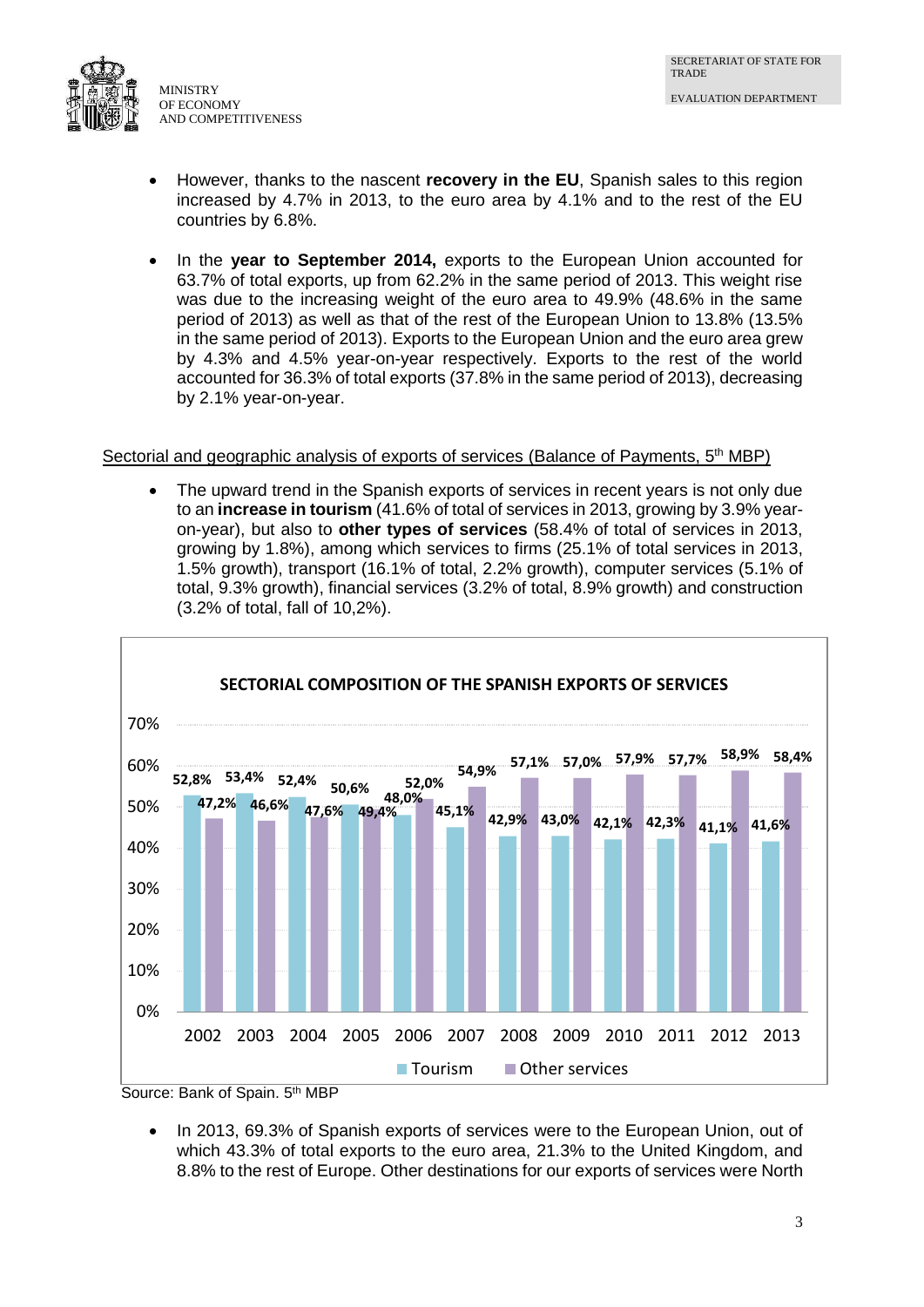

and Central America (10.3% of total), South America (4.4% of total) and Asia (4.1% of total).

#### Exports of goods and services/GDP

 In the last six years, Spanish exports of goods and services have dramatically risen their importance in GDP. According to Eurostat, Spanish exports of goods and services reached 34.1% of GDP in 2013, 7.6 p.p. higher than in 2008, and more than in the United Kingdom, Italy or France



Source: Eurostat (ESA 1995)

# **2. EXPORT-ORIENTED COMPANIES FEATURES**

- Another factor explaining the good performance of the Spanish external sector is the **increase in the export base.** In 2013, 150,992 Spanish firms sold products abroad, 10.2% more than in 2012, and 48.9% more than in 2008. What is more, the number of firms that **export regularly rose by 7.3**% in 2013 and reached 41,163, reversing for the second year in a row the previous downward trend (-3.9% in 2011, -1.4% in 2010 and -0.8% in 2009).
- From **January to September 2014**, the number of exporting firms declined slightly, falling by 1.4% year-on-year. However, regular exporting firms have performed better, increasing by 11.0% year-on-year.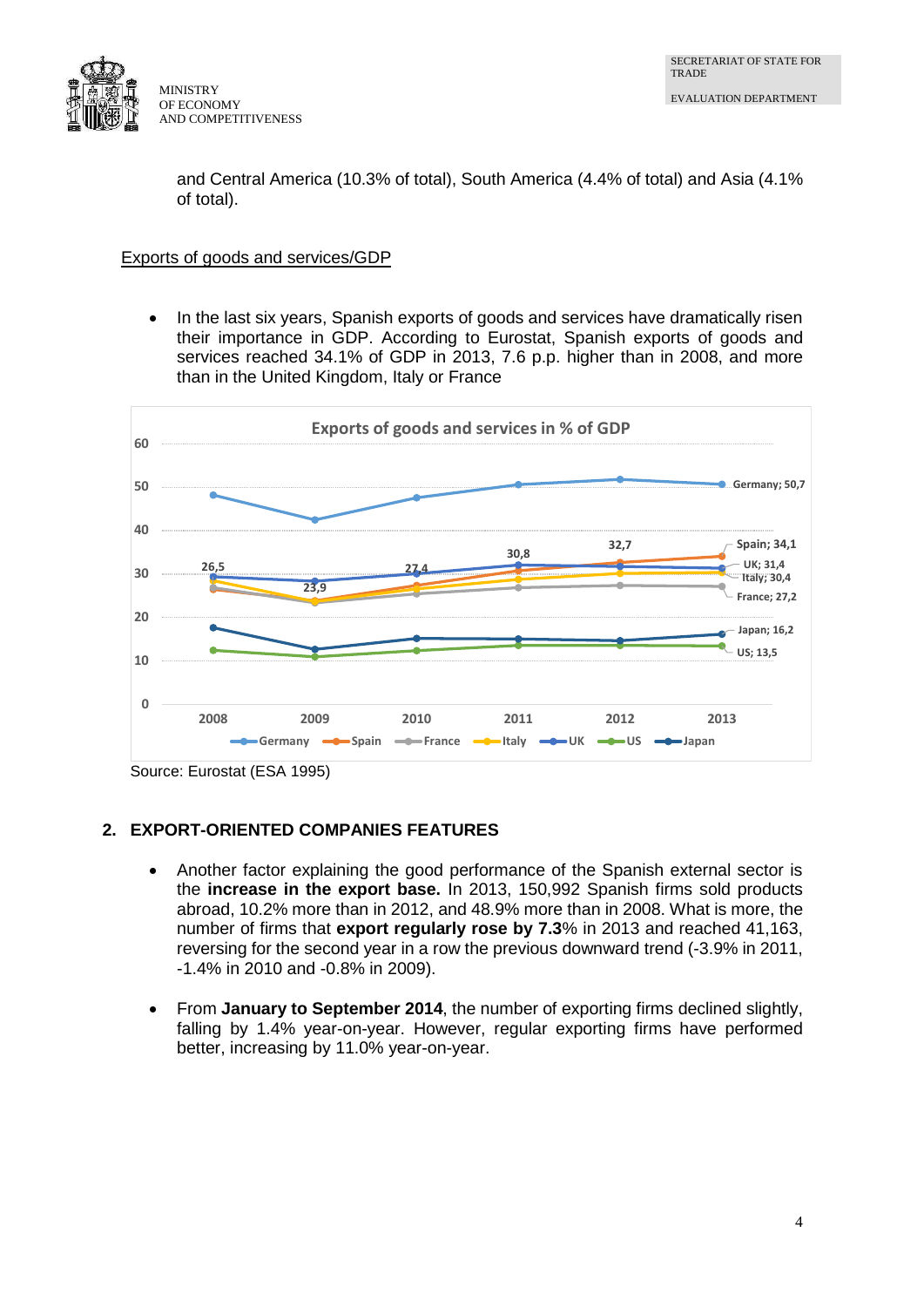

AND COMPETITIVENESS



 The average size of export-oriented companies' operations has risen. In 2013, there were 570 companies exporting more than 50 million euros, whereas in 2010 there were only 479.

|                        | <b>EXPORTING FIRMS BY ANNUAL AMOUNT OF EXPORTS</b> |                                                                                                           |              |               |              |               |              |               |                            |               |  |  |
|------------------------|----------------------------------------------------|-----------------------------------------------------------------------------------------------------------|--------------|---------------|--------------|---------------|--------------|---------------|----------------------------|---------------|--|--|
|                        |                                                    | 2010                                                                                                      | 2011         |               | 2012         |               | 2013         |               | January-<br>September/2014 |               |  |  |
| Annual amount of       | Num.                                               | <b>Amount</b>                                                                                             | Num.         | <b>Amount</b> | Num.         | <b>Amount</b> | Num.         | <b>Amount</b> | Num.                       | <b>Amount</b> |  |  |
| exports                | <b>Firms</b>                                       | $1000$ €                                                                                                  | <b>Firms</b> | $1000$ €      | <b>Firms</b> | $000 \in$     | <b>Firms</b> | $000 \in$     | <b>Firms</b>               | $1000$ €      |  |  |
| <5,000 €               | 46.618                                             | 67.673                                                                                                    | 58.612       | 69.790        | 67.837       | 77.825        | 78.734       | 87.271        | 63.659                     | 67.452        |  |  |
| % of total             | 42,6                                               | 0,0                                                                                                       | 47,6         | 0,0           | 49,3         | 0,0           | 52,1         | 0,0           | 50,9                       | 0,0           |  |  |
| 5.000€ - 25.000€       | 20.801                                             | 245.007                                                                                                   | 21.587       | 251.967       | 24.415       | 282.752       | 26.062       | 301.677       | 19.667                     | 231.072       |  |  |
| % of total             | 19,0                                               | 0,1                                                                                                       | 17,5         | 0,1           | 17,8         | 0,1           | 17,3         | 0,1           | 15,7                       | 0,1           |  |  |
| 25.000€ - 50.000€      | 6.763                                              | 240.410                                                                                                   | 6.803        | 242.966       | 7.522        | 267.555       | 7.622        | 269.410       | 6.402                      | 228.397       |  |  |
| % of total             | 6,2                                                | 0,1                                                                                                       | 5,5          | 0,1           | 5,5          | 0,1           | 5,0          | 0,1           | 5,1                        | 0,1           |  |  |
| 50.000€ - 500.000€     | 17.826                                             | 3.451.979                                                                                                 | 17.880       | 3.470.592     | 19.057       | 3.703.677     | 19.462       | 3.721.212     | 18.446                     | 3.589.928     |  |  |
| % of total             | 16,3                                               | 1,8                                                                                                       | 14,5         | 1,6           | 13,9         | 1,6           | 12,9         | 1,6           | 14,8                       | 2,0           |  |  |
| 500.000€ - 5 Mill.€    | 12.983                                             | 21.632.188                                                                                                | 13.589       | 22.794.600    | 13.868       | 23.186.998    | 14.177       | 23.656.812    | 12.854                     | 21.318.127    |  |  |
| % of total             | 11,9                                               | 11,6                                                                                                      | 11,0         | 10,6          | 10,1         | 10,3          | 9,4          | 10,1          | 10,3                       | 12,0          |  |  |
| 5 Mill.€ - 50 Mill.€   | 3.893                                              | 55.158.367                                                                                                | 4.116        | 59.222.277    | 4.258        | 60.947.379    | 4.365        | 62.619.563    | 3.588                      | 49.935.358    |  |  |
| % of total             | 3,6                                                | 29,5                                                                                                      | 3,3          | 27,5          | 3,1          | 27,0          | 2,9          | 26,7          | 2,9                        | 28,0          |  |  |
| 50 Mill.€ - 250 Mill.€ | 402                                                | 39.971.817                                                                                                | 452          | 45.095.696    | 476          | 47.483.970    | 469          | 46.876.535    | 357                        | 35.478.675    |  |  |
| % of total             | 0,4                                                | 21,4                                                                                                      | 0,4          | 21,0          | 0,3          | 21,0          | 0,3          | 20,0          | 0,3                        | 19,9          |  |  |
| >250 Mill.€            | 77                                                 | 66.012.631                                                                                                | 89           | 84.082.483    | 95           | 90.164.439    | 101          | 96.707.319    | 74                         | 67.541.826    |  |  |
| % of total             | 0,1                                                | 35,3                                                                                                      | 0,1          | 39,1          | 0,1          | 39,9          | 0,1          | 41,3          | 0,1                        | 37,9          |  |  |
|                        |                                                    | TOTAL 109.363 186.780.071 123.128 215.230.371 137.528 226.114.594 150.992 234.239.799 125.047 178.390.834 |              |               |              |               |              |               |                            |               |  |  |

Source: ICEX

# **3. COMPETITIVENESS**

## Price-based competitiveness indices

- In 2013, according to Eurostat, the average inflation rate in Spain and in the EU-28 was 1.5%, while in the euro area (18 countries), it was 1.3%. The gap between Spain's inflation rate and the EU's was reduced for the third year in a row.
- The index of Manufactured Goods Export Prices fell by 1.9% in Spain in 2013. There was also a downward trend of this index in Germany (-0.6%), in France (-0.6%) and in the Netherlands (-1.1%), while it increased in the United Kingdom (+0.6%) and in Italy (+1.1%).Therefore, there has been a gain in competitiveness of Spain's manufactured goods exports.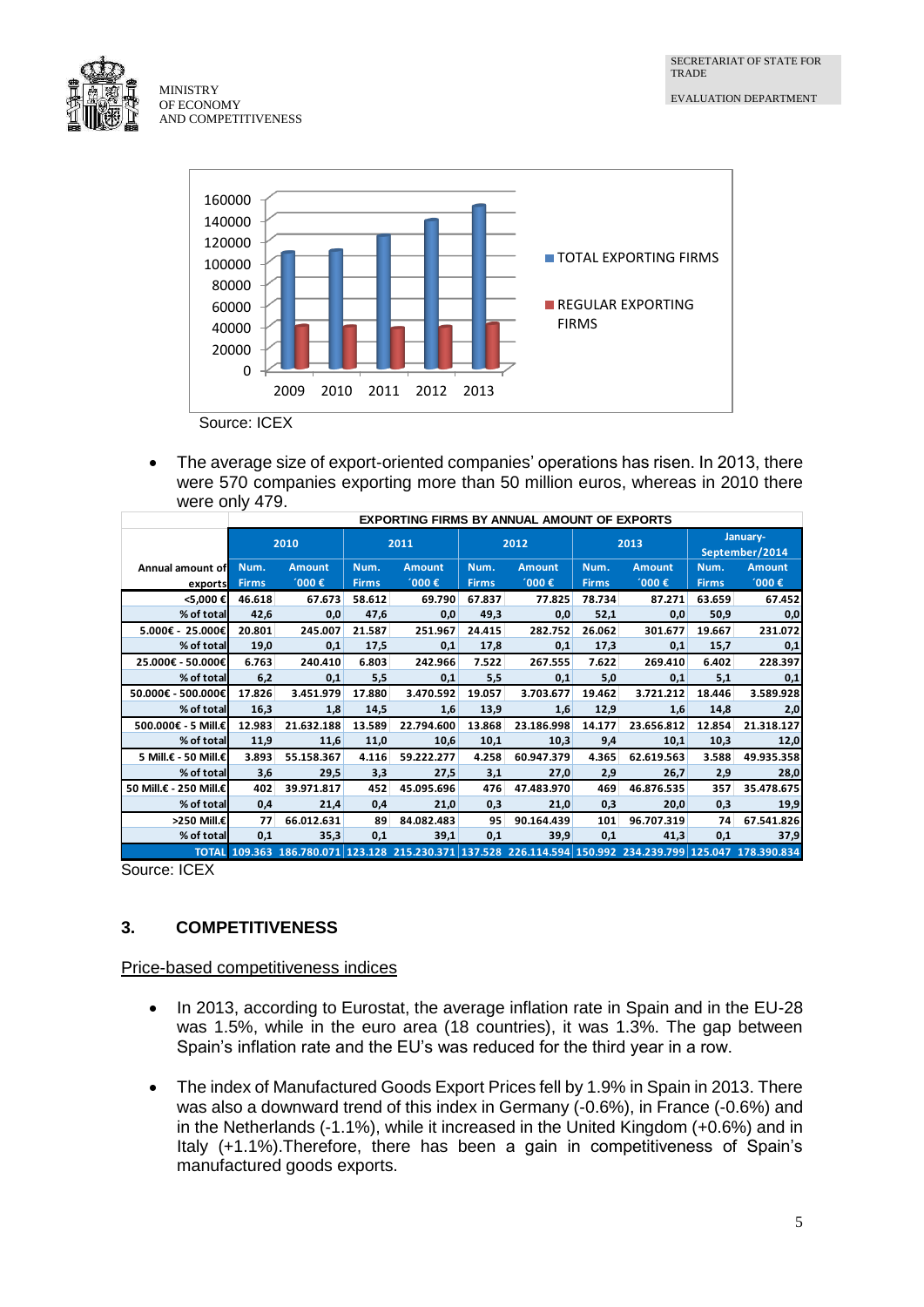

 According to the Quarterly Report on Competitiveness Trend Indices of the Ministry of Economy and Competitiveness, the latest data show an increase in competitiveness in the third quarter of 2014 compared to the same quarter of the previous year vis-à-vis the EU-28 (-1.2%) and the euro area (-0.9%) thanks to the favourable evolution of consumer prices in Spain compared to these countries. In the first nine months of 2014, Spain also gained competitiveness against the two zones (-0.8% and -0.7% respectively), thanks to a lower inflation compared to the average of the countries in the two regions. Vis-à-vis the OECD countries and the emerging economies (BRICS), Spain has also increased its competitiveness in the third quarter (-1.4% and -2.1% y-o-y respectively) due to a lower inflation, since the euro appreciated y-o-y, although to a much lesser extent than in the previous quarters. However, in the year to September 2014, Spain lost competitiveness (0.8% and 2.6% y-o-y respectively) due to the stronger appreciation of the euro in the first half of the year, which could not be entirely compensated by gains obtained through lower inflation.

#### Exchange rate competitiveness

- The appreciation of the euro against the main currencies has undoubtedly had a certain impact in the Spanish exports, although it has also helped to make our imports cheaper. Particularly, it has contributed to reduce our expenditure in energy imports, which accounted for 22.8% of our imports in 2013 and explain most of the external trade deficit. However, in the recent months the euro has shown signs of weakness against the currencies of Spain's major trading partners.
- Additionally, the falling Unit Labour Costs in Spain, is helping to gain competitiveness and to lower export prices. Unit Labour Costs went down by 1.6% in 2013, as a result of wage moderation (0.7 increase in 2013) and specially of increases in productivity (+2.3% in 2013)
- The rising productivity is explained not only by labour shedding, but as a result of gains in Total Factor Productivity. In this sense, the European Commission (source AMECO) show that TFP is increasing in Spain (+0.8% in 2013, while it is going down in the EU-28 (-0.05% in 2013), in Germany (-0.17%), in France (-0.20%), or in Italy (-0.72%)

## Market share – based competitiveness indicators

 According to the latest data of the WTO, **Spain increased its quota** in international trade of goods in 2013, **to 1.68%** (1.60 in 2012), **reaching position 18** in the general ranking, up from position 20 last year.

|                | Quota in international trade of goods |      |      |              |
|----------------|---------------------------------------|------|------|--------------|
|                | 2011                                  | 2012 | 2013 | Ranking 2013 |
| China          | 10.4                                  | 11.1 | 11.8 |              |
| US             | 8.1                                   | 8.4  | 8.41 |              |
| Germany        | 8.04                                  | 7.63 | 7.73 |              |
| Japan          | 4.49                                  | 4.34 | 3.81 | 4            |
| France         | 3.25                                  | 3.09 | 3.09 | 6            |
| United Kingdom | 2.76                                  | 2.77 | 2.88 | 8            |
| Italy          | 2.86                                  | 2.72 | 2.76 | 11           |
| Spain          | 1.67                                  | 1.60 | 1.68 | 18           |

Source: WTO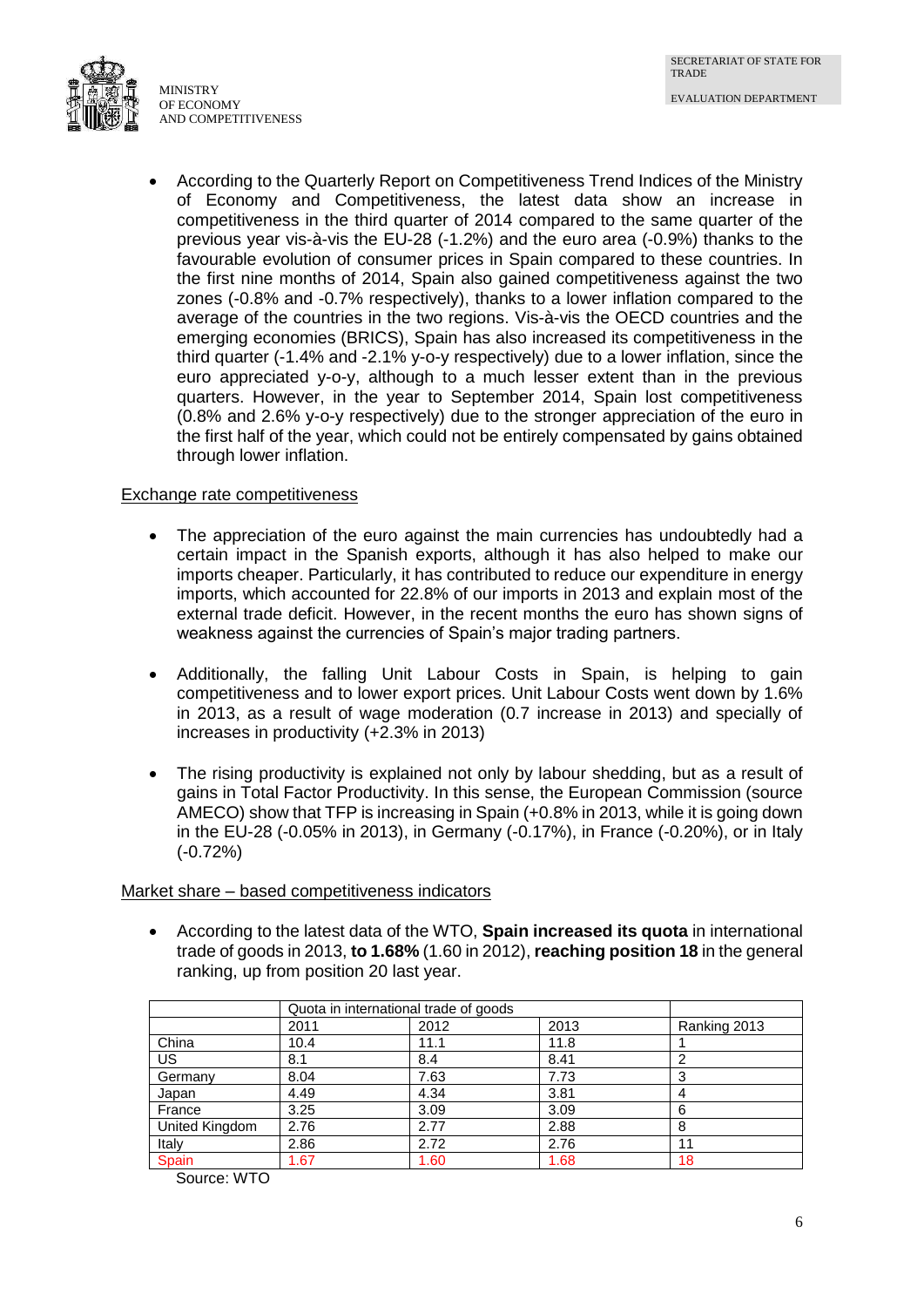

 Regarding the trade of services, in 2013 Spain has kept **its 3.1%** share in the world trade of services, but has **gone up one position in the ranking, becoming 7th.**

|                | Quota in international trade of services |       |       |              |  |
|----------------|------------------------------------------|-------|-------|--------------|--|
|                | 2011                                     | 2012  | 2013  | Ranking 2013 |  |
| US             | 13.94                                    | 14.38 | 14.32 |              |  |
| United Kingdom | 6.83                                     | 6.58  | 6.27  |              |  |
| Germany        | 6.26                                     | 6.06  | 6.20  |              |  |
| France         | 5.47                                     | 4.92  | 5.05  |              |  |
| China          | 4.10                                     | 4.35  | 4.48  |              |  |
| India          | 3.22                                     | 3.32  | 3.30  |              |  |
| Spain          | 3.32                                     | 3.13  | 3.12  |              |  |

Source: WTO

# **4. TRADE BALANCE/CURRENT ACCOUNT**

- The outstanding performance of the Spanish trade balance is the main factor to explain the correction of the current account deficit, from roughly -10% in 2007 to - 1.2% of GDP in 2012 with  $5<sup>th</sup>$  MBP data, -0,3% of GDP with  $6<sup>th</sup>$  MBP data (ESA 2010). In 2013, current account balance, attained a surplus of 1.4% of GDP (6<sup>th</sup> MBP, ESA 2010), the first surplus since 1987.
- The services balance has also played a positive role in the last few years.
- The aggregate balance of the capital account and the current account in 2013 shows Spain's **net lending capability vis-à vis the rest of the world of 21,965 million euros, 2.1% of GDP** (6<sup>th</sup> MBP, ESA 2010), in sharp contrast with the borrowing needs of 37,494 million euros, -3,5% of GDP (6<sup>th</sup> MBP, ESA 2010) recorded in 2010.
- In the **year to August 2014**, the current account balance has recorded a 4,586 million euro deficit (8,677 million euro surplus in January-August 2013), this result is mainly due to the reduction of the balance of goods and services surplus and, to a lesser extent, the increase of the primary and secondary income balance deficit. Thus, in the first eight months of 2014, Spain registered a net borrowing need of 909 million euro, compared to a net lending capacity of 13,280 million euro in the same period of 2013.
- However, the forecast of the Spanish Government (26/09/14) is to attain a current account surplus of 0.9% of GDP in 2014 (1.1% 2015), and to achieve a lending capacity vis-à-vis the rest of the world of 1.5% of GDP in 2014 (1.7% in 2015).